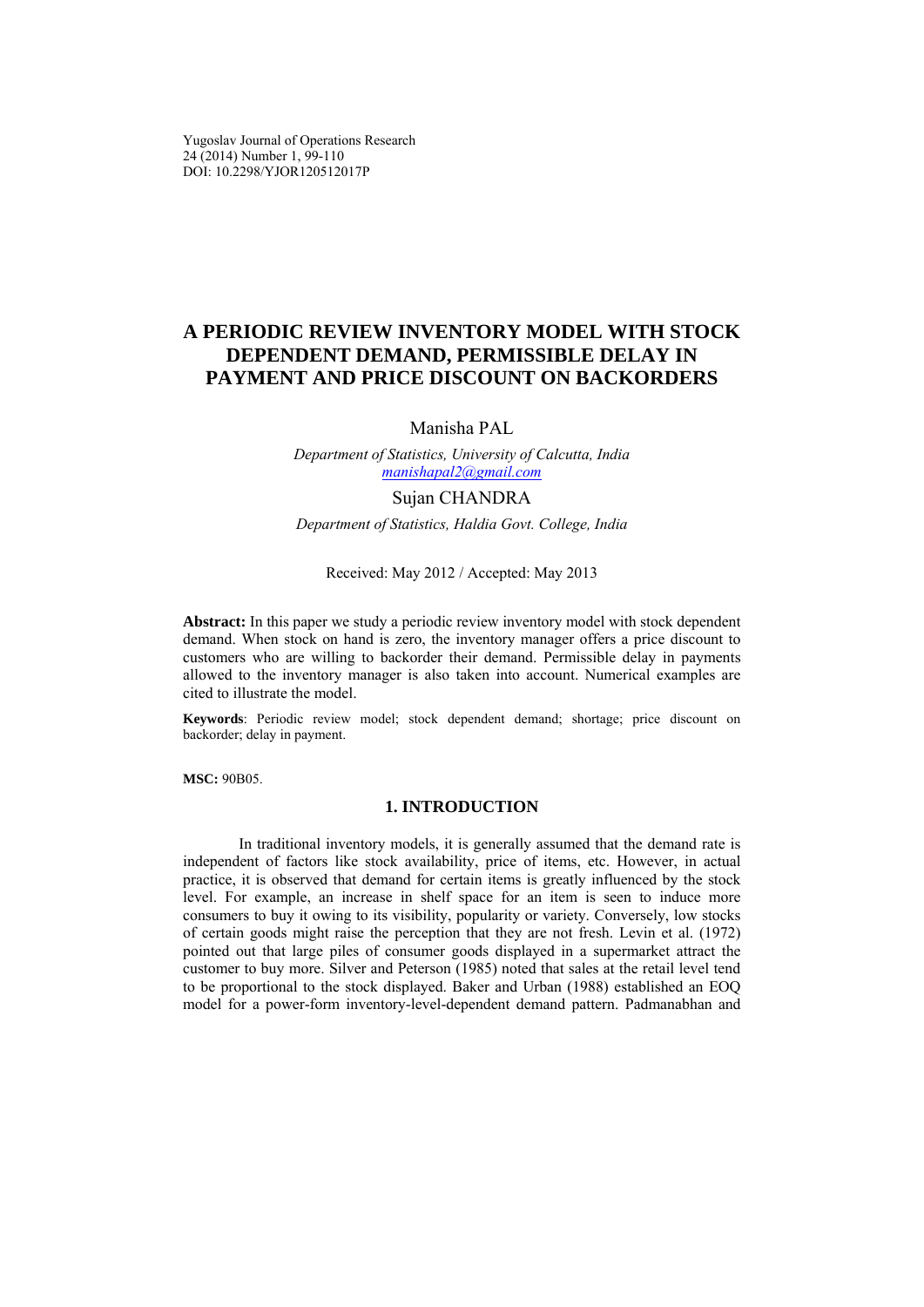Vrat (1990) developed a multi-item inventory model for deteriorating items with stockdependent demand under resource constraints. Datta and Pal (1990) presented an inventory model in which the demand rate is dependent on the instantaneous inventory level until a given inventory level is achieved after which, the demand rate becomes constant. Urban and Baker (1997) deliberated the EOQ model in which the demand is a multivariate function of price, time, and level of inventory. Giri and Chaudhuri (1998) expanded the EOQ model to allow for a nonlinear holding cost. Roy and Maiti (1998) developed multi-item inventory models of deteriorating items with stock-dependent demand in a fuzzy environment. Datta and Paul (2001) analyzed a multi-period EOQ model with stock-dependent, and price-sensitive demand rate. Kar et al. (2001) proposed an inventory model for deteriorating items sold from two shops, under single management dealing with limitations on investment and total floorspace area. Other papers related to this area are Gerchak and Wang (1994), Padmanabhan and Vrat (1995), Ray et al. (1998), Hwang and Hahn (2000), Chang (2004), Panda (2010), Chang and Feng (2010), Roy and Chaudhuri (2012), Yadav et al. (2012), among others.

In inventory models with shortages, the general assumption is that the unmet demand is either completely lost or completely backlogged. However, it is quite possible that while some customers leave, others are willing to wait till fulfillment of their demand. In some situations, the inventory manager may offer a discount on backorders and/or reduction in waiting time to tempt customers to wait. Ouyang et al. (1999) considered reduction in lead time and ordering cost in a continuous review model with partial backordering. Chuang et al. (2004) discussed a distribution free procedure for mixed inventory model with backorder discount and variable lead time. Uthayakumar and Parvati (2008) considered a model with only first two moments of the lead time demand known, and obtained the optimum backorder price discount and order quantity in that situation. See also Chung and Huang (1998), Trevino et al. (1993), Kim et al. (1992).

In many real-life situations, the supplier allows the inventory manager a certain fixed period of time to settle his accounts. No interest is charged during this period but beyond it, the manager has to pay an interest to the supplier. During the permitted time period, the manager is free to sell his goods, accumulate revenue and earn interest. Hence, it is profitable to the manager to delay his payment till the last day of the settlement period. Goyal (1985) first developed the EOQ model under conditions of permissible delay in payment. Chand and Ward (1987) analyzed Goyal's problem under assumptions of the classical economic order quantity model, obtaining different results. Aggarwal and Jaggi (1995) and Hwang and Shinn (1997) extended Goyal's model to the case of deteriorating items. Jamal et al. (1997) and Chang and Dye (2001) extended Aggarwal and Jaggi's model to allow shortages. Shinn et al. (1996) investigated the problem of price and lot size determination under permissible delay in payment and quantity discount on freight cost. Liao et al. (2000) considered an inventory model for initial-stock-dependent consumption rate when a delay in payment is permissible, but no shortages are allowed. Ouyang et al. (2005) developed an inventory model for deteriorating items with partial backlogging under permissible delay in payment. Pal and Ghosh (2007a) considered deterministic inventory models allowing shortage for deteriorating items under stock dependent demand, when delay in payment is allowed. Pal and Ghosh (2006, 2007b) studied quantity dependent settlement period in deterministic inventory models. Ghosh (2007) discussed stochastic inventory model for deteriorating items with permissible delay in payment. Das et al. (2011) developed a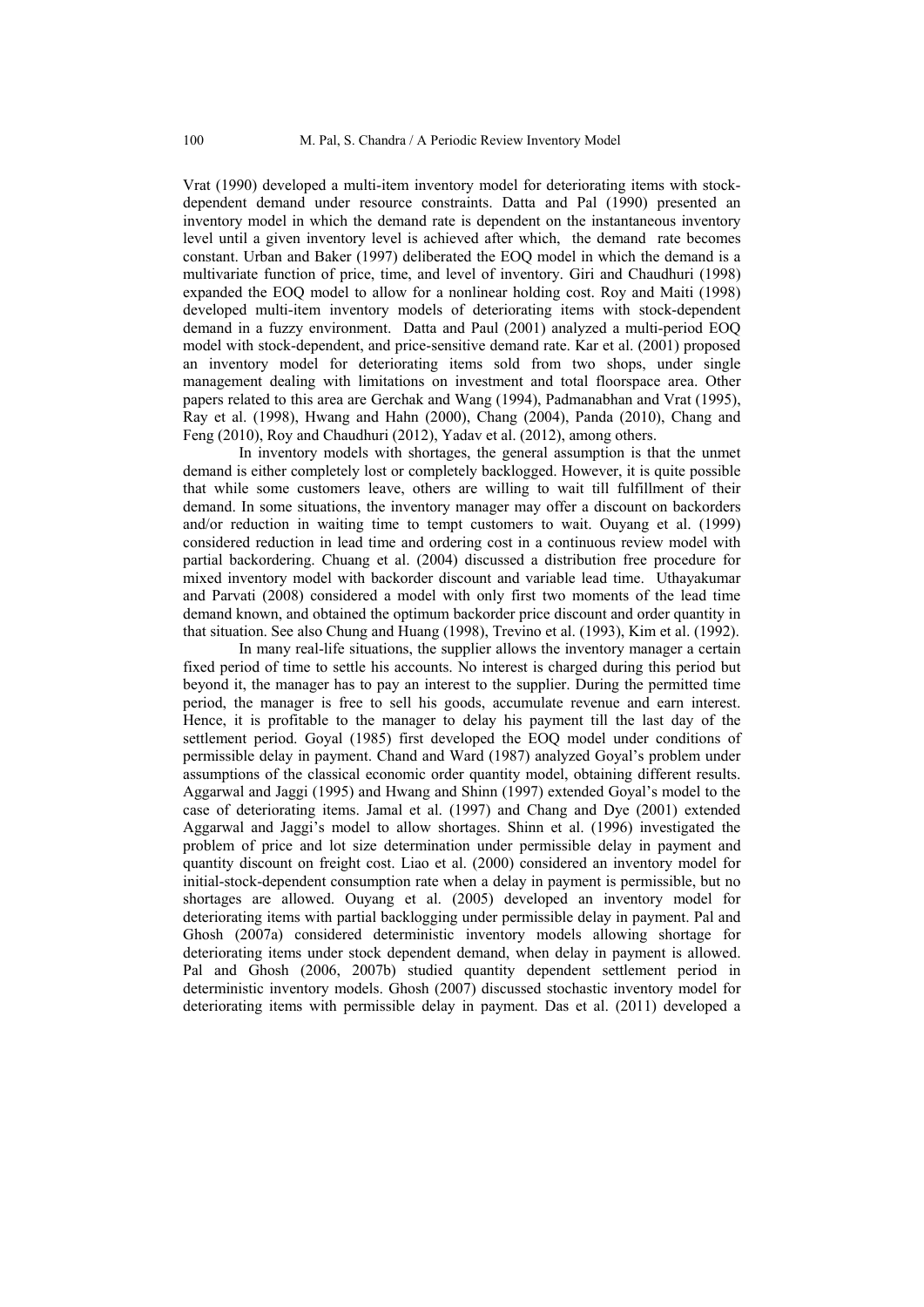deterministic EOQ inventory model with time dependent demand under permissible delay in payment and the cost parameters are taken as hybrid numbers

In this paper, we consider a periodic review inventory model with stock dependent demand. The supplier allows the inventory manager a fixed time interval to settle his dues and the manager offers his customer a discount in case he is willing to backorder his demand when there is a stock-out. The paper is organized as follows. Assumptions and notations are presented in Section 2. In Section 3, the model is formulated and the optimal order quantity and backorder price discount determined. In Section 4, numerical examples are cited to illustrate the policy and to analyze the sensitivity of the model with respect to the cost parameters. Concluding remarks are given in Section 5.

# **2. NOTATIONS AND ASSUMPTIONS**

To develop the model, we use the following notations and assumptions. **Notations** 

#### **(a) Given variables**

- $K =$  ordering cost per order
- *P* = purchase cost per unit
- $h =$  holding cost per unit per unit time
- $s_1$  = backorder cost per unit backordered per unit time
- $s_2$  = cost of a lost sale

 $\pi_0$  = marginal profit per unit

 $I_e$  = interest that can be earned per unit time

 $I_r$  = interest payable per unit time beyond the permissible delay period  $(I_r > I_e)$ 

*M* = permissible delay in settling the accounts

 $b_0$  = upper bound on backorder ratio,  $0 \le b_0 \le 1$ .

## **(b) Decision variables**

*b*= fraction of the demand during stock-out period which is allowed or accepted to be backlogged

 $\pi$  = price discount on unit backorder offered

 $T =$  length of a replenishment cycle

 $T_1$  = time taken for stock on hand to be exhausted,  $0 \le T_1 \le T$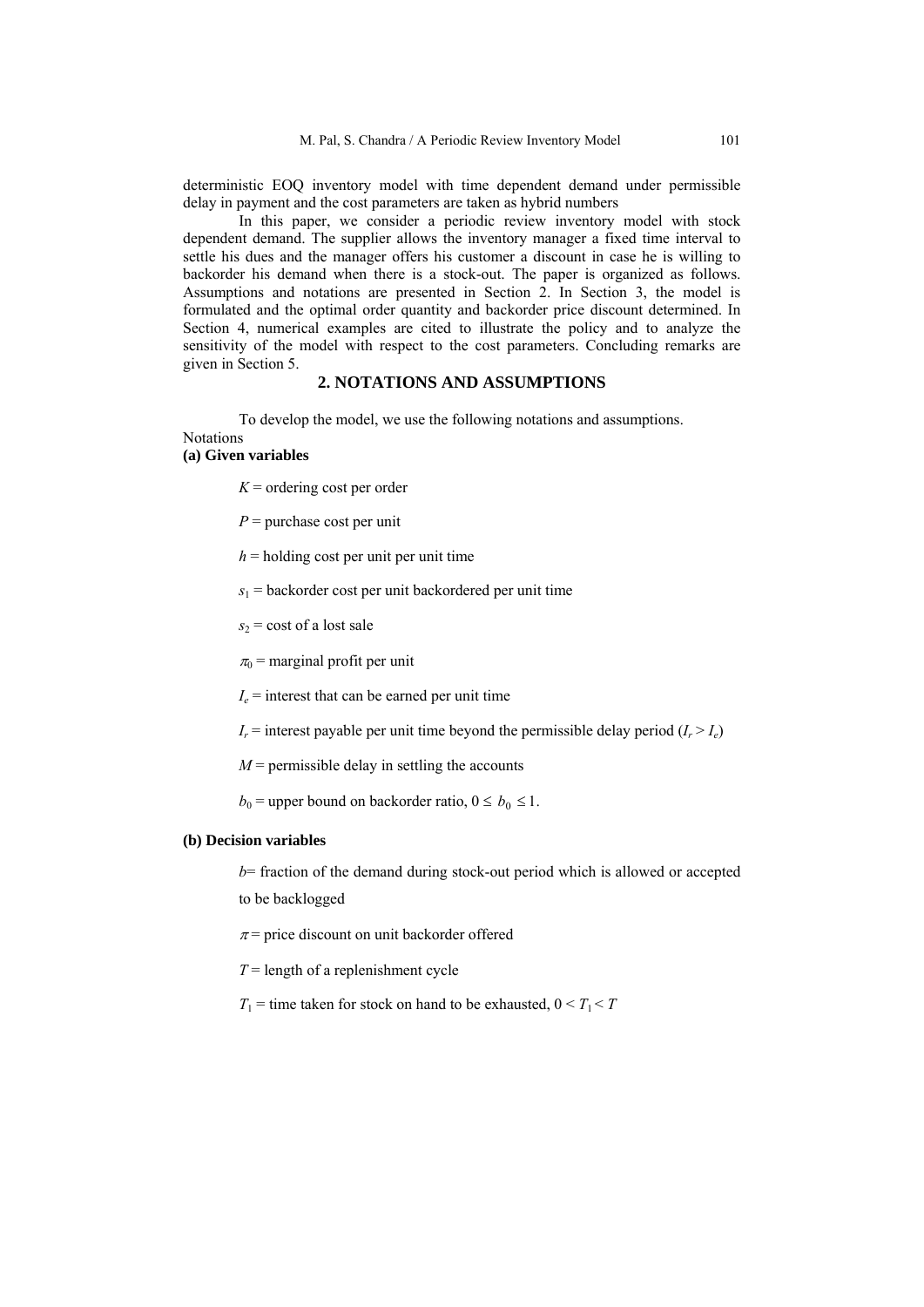*S* = maximum stock height in a replenishment cycle.

#### Further, let

*I*(*t*) = inventory level at time point *t*,  $0 \le t \le T$ .

# **Assumptions**

- 1. The model considers only one item in inventory.
- 2. Replenishment of inventory occurs instantaneously on ordering, that is, lead time is zero.
- 3. Shortages are allowed, and a fraction *b* of unmet demands during stock-out is backlogged.
- 4. Demand rate  $R(t)$  at time *t* is

$$
R(t) = \alpha + \beta I(t) \quad \text{for } 0 < t < T_1
$$
\n
$$
= \alpha \qquad \text{for } T_1 < t < T
$$

where  $\alpha$  = fixed demand per unit time,  $\alpha$  >0 and  $\beta$  = fraction of total inventory demanded per unit time under the influence of stock on hand,  $0 \le \beta \le 1$ .

5. During the stock-out period, the backorder fraction *b* is directly proportional to the price discount  $\pi$  offered by the inventory manager. Thus,

$$
b = \frac{b_0}{\pi_0} \pi \text{ , where } 0 \le \pi \le \pi_0 \text{ .}
$$

# **3. MODEL FORMULATION**

The planning period is divided into reorder intervals, each of length *T* units. Orders are placed at time points 0, *T*, 2*T*, 3*T*, …, the order quantity being just sufficient to bring the stock height to a certain maximum level *S*. Assuming that at the beginning of the first reorder interval the stock level is zero just before ordering, the order quantity in this interval is equal to *S.* 

Depletion of inventory occurs due to demand during the period  $(0, T_1)$ ,  $T_1 \leq T$ , and in the interval  $(T_1, T)$  shortage occurs, of which a fraction *b* is backlogged. Hence, the variation in inventory level with respect to time is given by

$$
\frac{d}{dt}I(t) = -\alpha - \beta I(t), \text{ if } 0 \le t \le T_1
$$

$$
= -b\alpha, \quad \text{if } T_1 < t \le T.
$$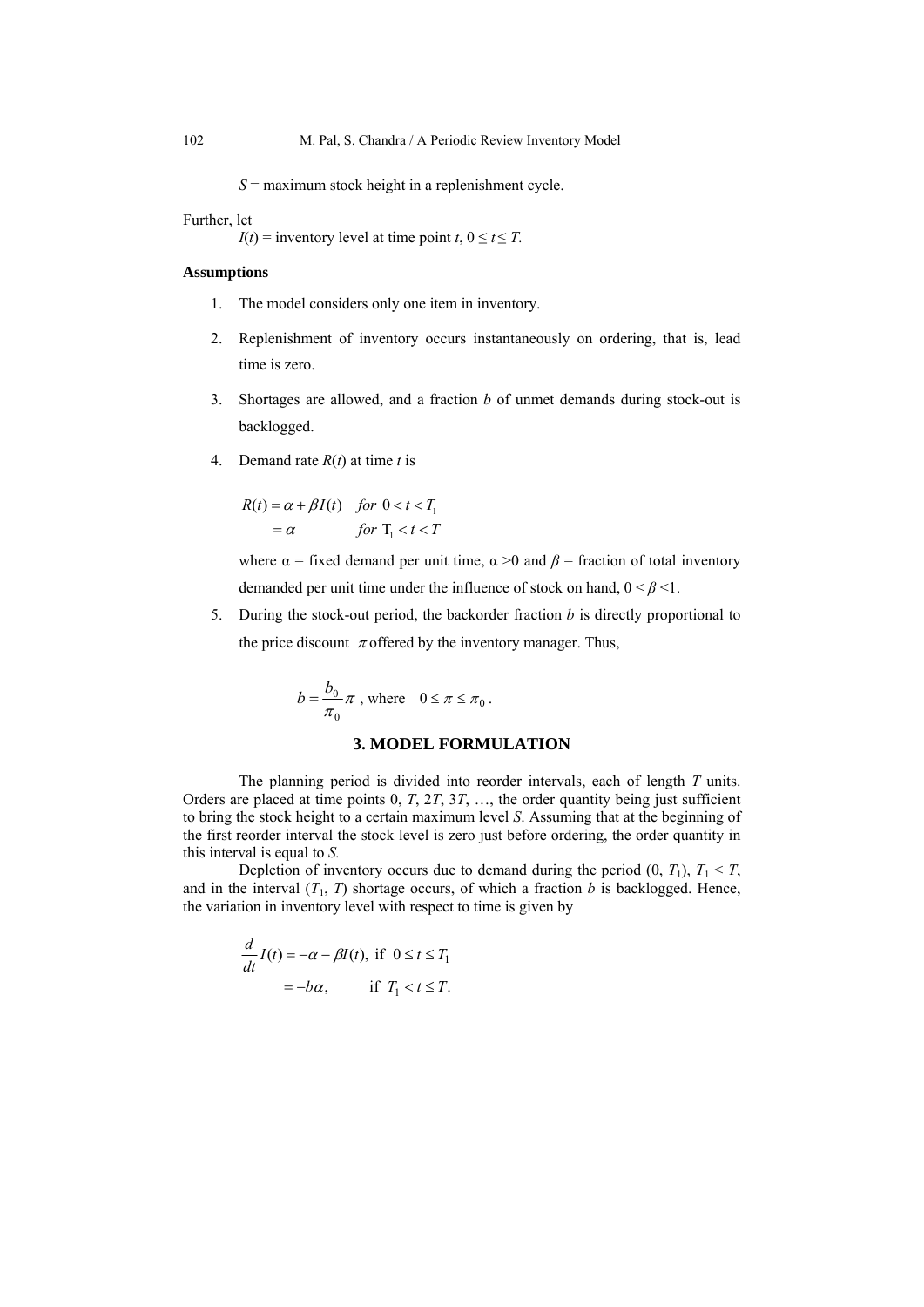# Since  $I(T_1)=0$ , we get

$$
I(t) = \frac{\alpha}{\beta} (e^{\beta(T_1 - t)} - 1), \text{ if } 0 \le t \le T_1
$$
  
=  $b\alpha(T_1 - t), \text{ if } T_1 < t \le T.$ 

Hence,  $S = \frac{a}{a} (e^{\beta T_1} - 1)$ . β α Then,

 $H(T_1, T, b)$  = inventory carried during a cycle

$$
=\int_{0}^{T_1} I(t)dt
$$
  

$$
=\frac{\alpha}{\beta} \left\{ \frac{1}{\beta} (e^{\beta T_1} - 1) - T_1 \right\}
$$

 $S(T_1, T, b)$  = number of backorders during a cycle

$$
=\int\limits_{T_1}^{T}I(t)dt
$$

$$
=b\alpha(T-T_1)^2/2
$$

 $E(T_1, T, b)$  = number of lost sales during a cycle

$$
= (1-b)\alpha(T - T_1)
$$

As regarding the permissible delay in payment, there can be two possibilities: *M*   $\leq T_1$  and  $M \geq T_1$ .

We consider the two cases separately.

Case 1:  $M \leq T_1$ 

For  $M \leq T_1$ , the inventory manager has stock on hand beyond *M*, and so he can use the sale revenue to earn interest at a rate  $I_e$  during  $(0, T_1)$ . The interest earned by the buyer is, therefore,

$$
IE_1(T_1, T, b) = PI_e \int_0^{T_1} I(t)dt = \frac{PI_e \alpha}{\beta} \left\{ \frac{1}{\beta} (e^{\beta T_1} - 1) - T_1 \right\}
$$

Beyond the fixed settlement period, the unsold stock is financed with an interest rate  $I_r$ , so that the interest payable by the inventory manager is

$$
IP_1(T_1, T, b) = PI_r \int_M^T I(t)dt = \frac{PI_r \alpha}{\beta} \left\{ \frac{1}{\beta} (e^{\beta (T_1 - M)} - 1) - (T_1 - M) \right\}
$$

Hence, the cost per unit length of a replenishment cycle is given by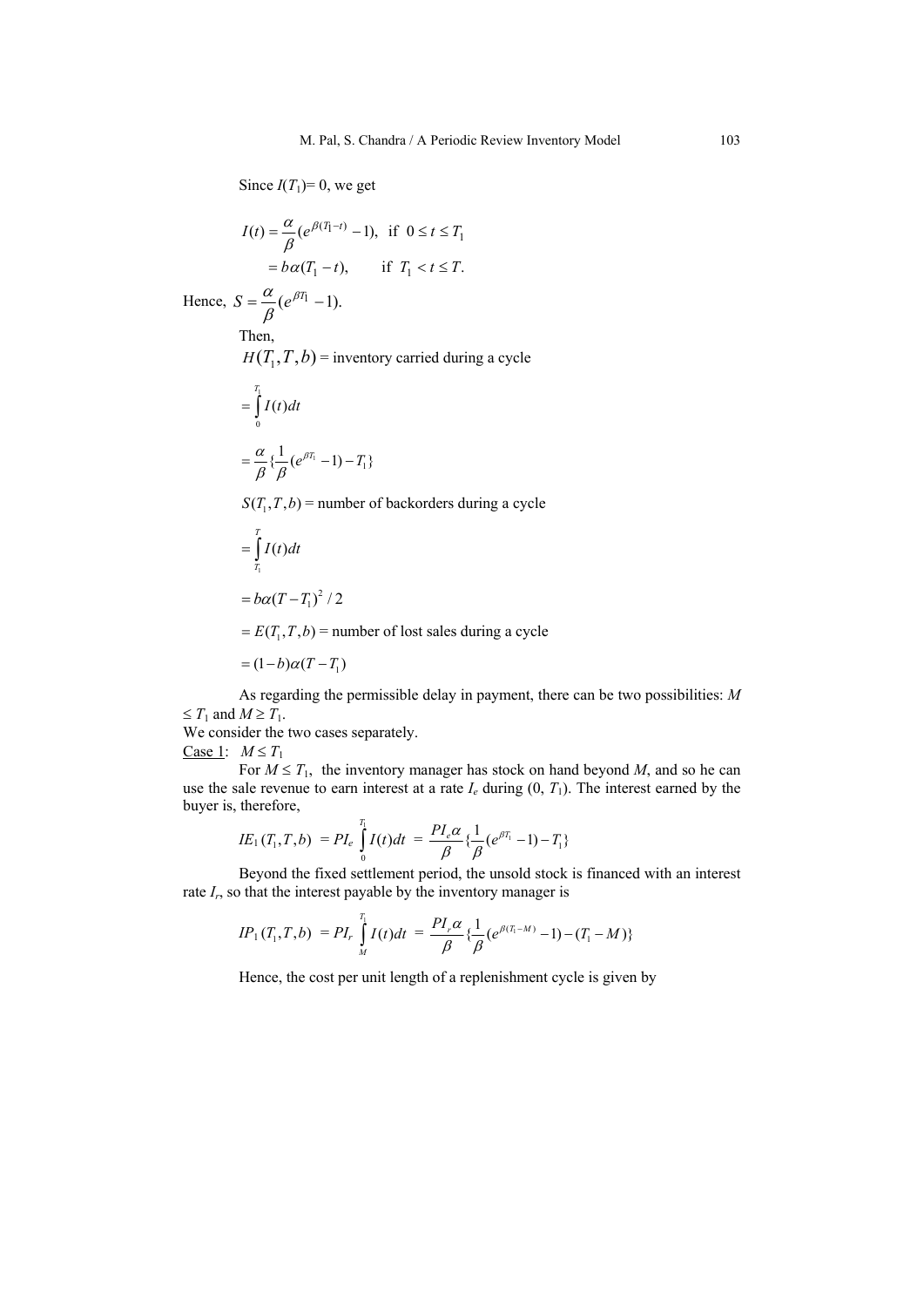$$
C_1(T_1, T, b) = \frac{1}{T} [K + hH(T_1, T, b) + s_1 S(T_1, T, b) + s_2 E(T_1, T, b) + IP_1(T_1, T, b) - IE_1(T_1, T, b)]
$$
  
\n
$$
= \frac{1}{T} [K + h\frac{\alpha}{\beta} {\frac{1}{\beta}} (e^{\beta T_1} - 1) - T_1 + s_1 \frac{b\alpha}{2} (T - T_1)^2 + s_2 (1 - b)\alpha (T - T_1)
$$
  
\n
$$
+ \frac{PI_r \alpha}{\beta} {\frac{1}{\beta}} (e^{\beta (T_1 - M)} - 1) - (T_1 - M) - \frac{PI_e \alpha}{\beta} {\frac{1}{\beta}} (e^{\beta T_1} - 1) - T_1 \}]
$$
  
\n
$$
= \frac{N_1(T_1, T, b)}{T}, \text{ say.}
$$

Case 2:  $M \ge T_1$ 

Since  $M \geq T_1$ , the inventory manager pays no interest, but earns interest in the interval (0, *M* ) at a rate *Ie*.

The interest earned is given by

$$
IE_2(T_1, T, b) = PI_e \int_0^{T_1} \frac{\alpha}{\beta} (e^{\beta(T_1 - t)} - 1) dt + PI_e \int_{T_1}^{M} b\alpha (M - t) dt
$$
  
= 
$$
PI_e \frac{\alpha}{\beta} \{ \frac{1}{\beta} (e^{\beta T_1} - 1) - T_1 \} + PI_e \frac{b\alpha}{2} (M - T_1)^2
$$

Hence, the cost per unit length of a replenishment cycle is given by

$$
C_2(T_1, T, b) = \frac{1}{T} [K + hH(T_1, T, b) + s_1 S(T_1, T, b) + s_2 E(T_1, T, b) - I E_2(T_1, T, b)]
$$
  
\n
$$
= \frac{1}{T} [K + h\frac{\alpha}{\beta} {\frac{1}{\beta}} (e^{\beta T_1} - 1) - T_1 + s_1 \frac{b\alpha}{2} (T - T_1)^2 + s_2 (1 - b)\alpha (T - T_1)
$$
  
\n
$$
- \frac{PI_e \alpha}{\beta} {\frac{1}{\beta}} (e^{\beta T_1} - 1) - T_1 - PI_e \frac{b\alpha}{2} (M - T_1)^2 ]
$$
  
\n
$$
= \frac{N_2(T_1, T, b)}{T}, \text{ say.}
$$

The total expected cost per unit length of a replenishment cycle is, therefore, given by

$$
C(T_1, T, b) = C_1(T_1, T, b), \text{ if } T_1 \ge M
$$
  
= C<sub>2</sub>(T<sub>1</sub>, T, b), if T<sub>1</sub> \le M.

The optimal values of the decision variables  $(T_1, T, b)$  minimizing  $C(T_1, T, b)$ will be the set of values minimizing  $C_1(T_1, T, b)$  if min  $C_1(T_1, T, b) \leq \min C_2(T_1, T, b)$ , or the set of values minimizing  $C_2(T_1, T, b)$  if min  $C_2(T_1, T, b) \le$  min  $C_1(T_1, T, b)$ .

To find the optimal values of  $T_1, T$  and *b*, we note that for given *b*,  $(T_1, T)$ minimizing  $C_1(T_1, T, b)$  satisfy

$$
\frac{\alpha}{\beta}e^{\beta T_1}[h+P(I_r e^{-\beta M}-I_e)]+s_1 b\alpha T_1=\frac{h\alpha}{\beta}+s_1 b\alpha T+s_2(1-b)\alpha+\frac{P\alpha}{\beta}(I_r-I_e) (3.1)
$$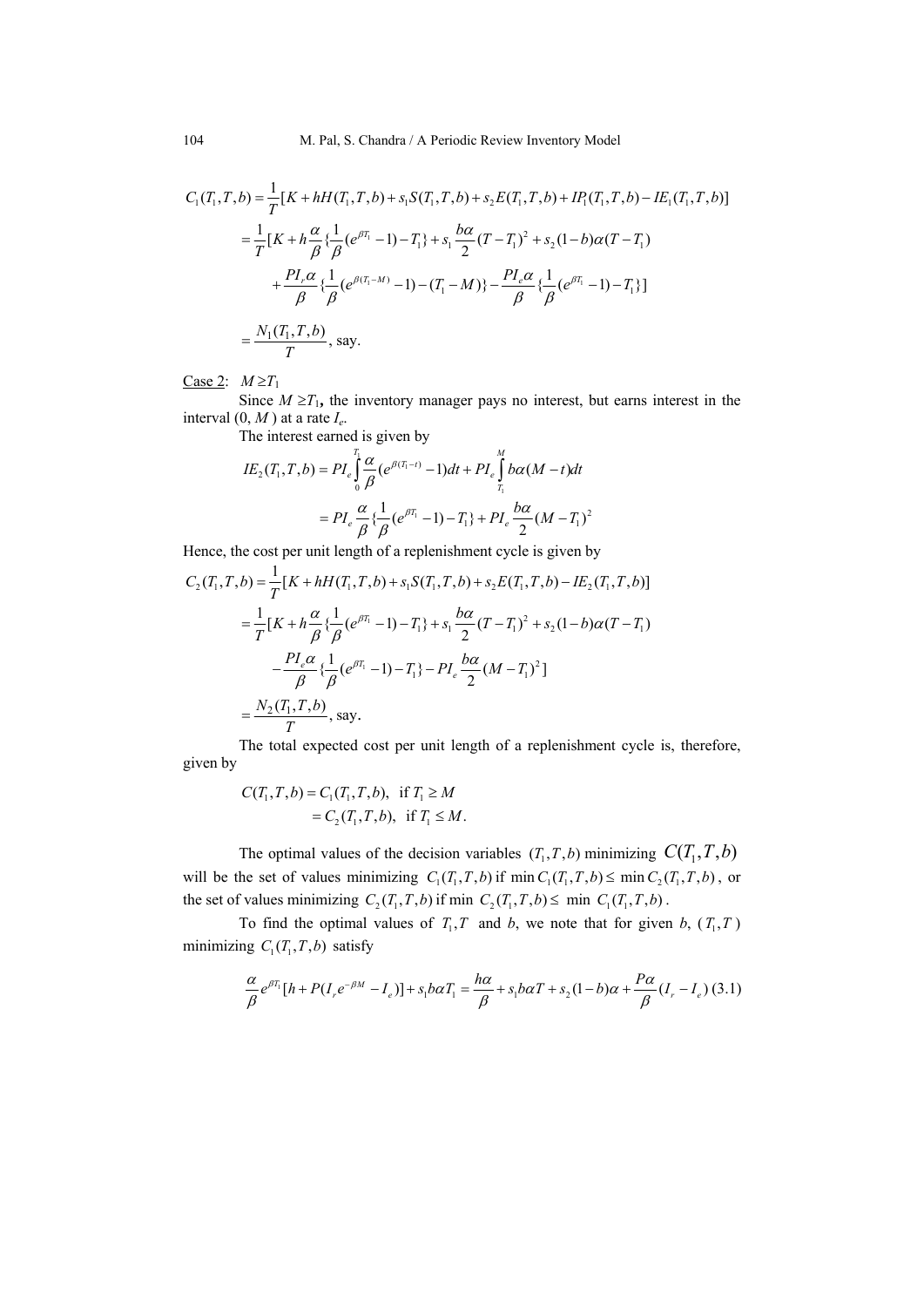M. Pal, S. Chandra / A Periodic Review Inventory Model 105

$$
s_1 b\alpha (T - T_1) + s_2 (1 - b)\alpha = C_1 (T_1, T, b)
$$
\n(3.2)

and  $(T_1, T)$  minimizing  $C_2(T_1, T, b)$  satisfy

$$
\frac{\alpha}{\beta}e^{\beta T_1}(h - PI_e) + (s_1 - PI_e)b\alpha T_1 = h\frac{\alpha}{\beta} + s_1b\alpha T + s_2(1 - b)\alpha - PI_e(\frac{\alpha}{\beta} + b\alpha M)
$$
\n(3.4)

$$
s_1 b\alpha (T - T_1) + s_2 (1 - b)\alpha = C_2 (T_1, T, b)
$$
\n(3.5)

Clearly, equations (3.1)-(3.2) and (3.3)-(3.4) give solutions to  $(T_1, T)$  that are non-linear in *b*. If these solutions are obtainable in closed form, one can substitute these in  $C_1(T_1, T, b)$  and  $C_2(T_1, T, b)$  respectively to get the cost functions as functions of *b* alone. Then, minimizing the cost functions with respect to *b*, one can find the optimal value of  $b$ , and hence of  $T_1, T$ . However, as closed form solutions are difficult to obtain, the following theorems may be helpful in finding the optimal solution to the problem.

**Theorem 3.1:** For given T and b,  $C_1(T_1, T, b)$  is a convex function of  $T_1$  if  $h + P(e^{-\beta M}I_r - I_e) \ge 0$ , and is concave in  $T_I$  if  $h + P(e^{-\beta M}I_r - I_e) \le 0$ , while  $C_2(T_1, T, b)$  is *a convex function of*  $T_1$  *if min(s<sub>1</sub>, h) –*  $PI$  *≥ 0, and is concave in*  $T_1$  *if min(s<sub>1</sub>, h) –*  $PI$  *≤ 0.* 

*Proof: We have* 

$$
\frac{\partial^2}{\partial T_1^2} C_1(T_1, T, b) = \frac{\alpha}{T} [e^{\beta T_1} \{ h + P(I_r e^{-\beta M} - I_e) \} + s_1 b]
$$
\n(3.6)

$$
\frac{\partial^2}{\partial T_1^2} C_2(T_1, T, b) = \frac{\alpha}{T} [e^{\beta T_1} (h - P I_e) + (s_1 - P I_e) b]. \tag{3.7}
$$

(3.6) is  $\geq$  or  $\leq$  0 according as  $h + P(e^{-\beta M}I_r - I_e) \geq 0$  or  $\leq$  0, while (3.7) is  $\geq$  or  $\leq$  0 according as  $min(s_1, h) - PI \ge 0$  or  $\le 0$ . Hence, the theorem.

**Theorem 3.2:** For given T and b, optimal  $T_1$  minimizing  $C_1(T_1, T, b)$  is an increasing *function of T if*  $h + P(e^{-\beta M}I_r - I_e) \geq 0$ , and optimal  $T_1$  minimizing  $C_2(T_1, T, b)$  is an *increasing function of T if min(s<sub>1</sub>, h) –*  $PI_e \geq 0$ *.* 

*Proof: Differentiating* (3.1) *w.r.t. T* we get that if  $h + P(e^{-\beta M}I_r - I_e) \ge 0$ ,

$$
\frac{\partial T_1}{\partial T} = \frac{s_1 b}{s_1 b + e^{\beta T_1} \left( h + P(e^{-\beta M} I_r - I_e) \right)} > 0.
$$

Again, differentiating (3.3) w.r.t. *T* we have that if  $\min(s_1, h) - PI \ge 0$ ,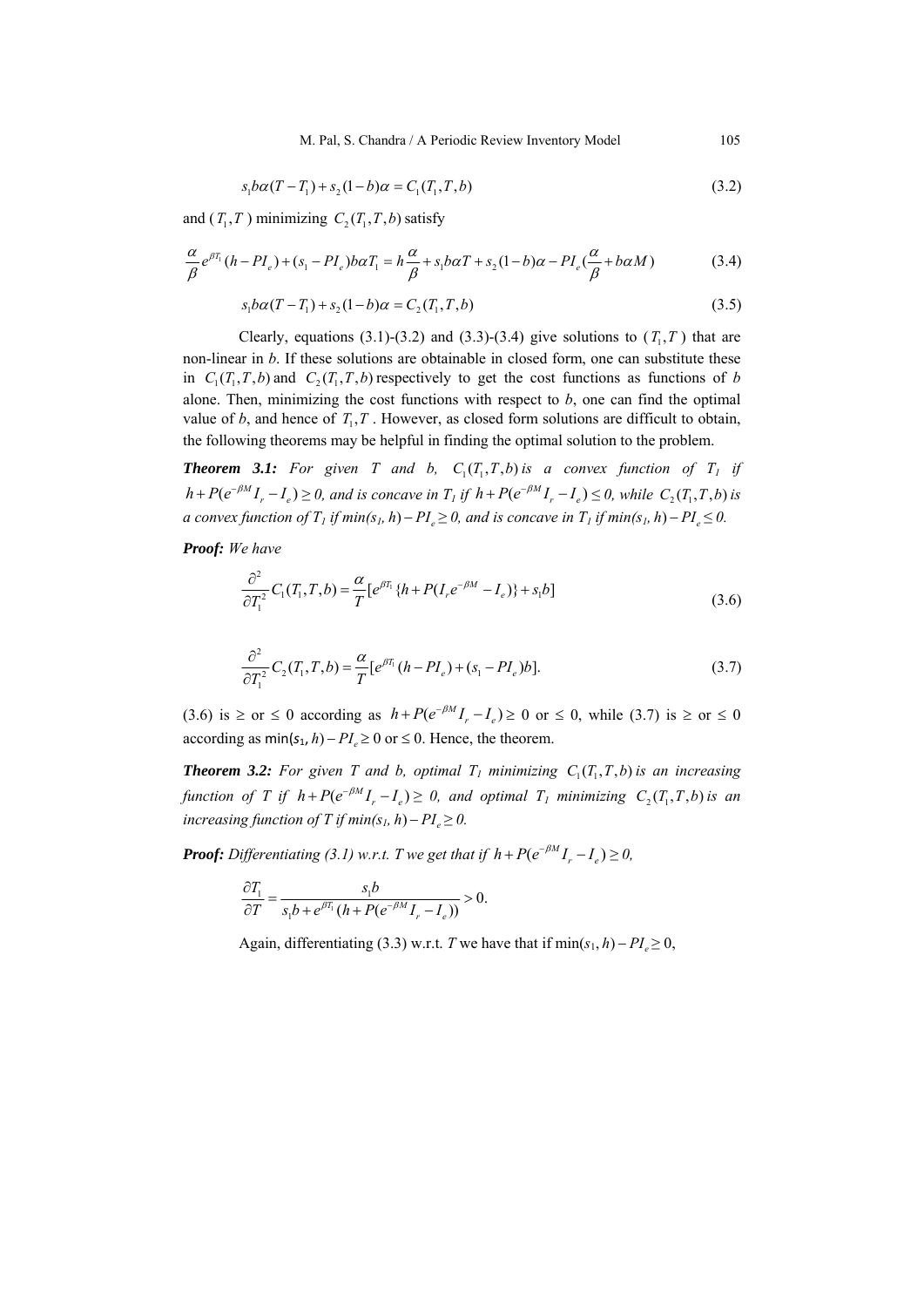$$
\frac{\partial T_1}{\partial T} = \frac{s_1 b}{b(s_1 - P I_e) + e^{\beta T_1} (h - P I_e)} > 0.
$$

Hence, the theorem.

# **4. NUMERICAL ILLUSTRATION AND SENSITIVITY ANALYSIS**

Since it is difficult to find closed form solutions to the sets of equations (3.1)- (3.2) and (3.3)-(3.4), we numerically find optimal solutions to the problem for given sets of model parameters, using the statistical software MATLAB. The following tables show the change in optimal inventory policy with change in a model parameter, when the other parameters remain fixed. We assume that  $\alpha = 70$ ,  $\beta = 0.7$ ,  $b_0 = 1$ .

**Table 1:** Showing the optimal inventory policy for different values of  $s_1$ , when  $K=50$ ,  $P=$ 100,  $I_r = 0.05$ ,  $I_e = 0.03$ ,  $M = 0.1$ ,  $s_2 = 70$  and  $h = 40$ .

| 100, 10<br>$\mathbf{v} \cdot \mathbf{v} \cdot \mathbf{v}$ | 0.00, 11<br>$\mathsf{v}$ . $\mathsf{v}$ , $\mathsf{v}$ | $100$ with $10$<br> |        |              |  |
|-----------------------------------------------------------|--------------------------------------------------------|---------------------|--------|--------------|--|
| $S_1$                                                     | $T_{1}$                                                | Т                   | h      | $C(T_1,T,b)$ |  |
| 40                                                        | 1.0069                                                 | 4.5069              | 0.9980 | 4230.03      |  |
| 45                                                        | 0.9961                                                 | 4.1072              | 0.9992 | 4166.68      |  |
| 50                                                        | 0.9858                                                 | 3.7858              | 0.5000 | 4106.49      |  |
| 60                                                        | 0.9664                                                 | 3.2997              | 0.9995 | 3994.60      |  |
| 70                                                        | 0.9485                                                 | 2.9485              | 0.9993 | 3892.55      |  |
| 80                                                        | 0.9319                                                 | 2.6819              | 0.9856 | 3798.93      |  |
| 100                                                       | 0.9018                                                 | 2.3018              | 0.9749 | 3632.60      |  |
| 120                                                       | 0.8754                                                 | 2.0420              | 0.9653 | 3488.72      |  |
| 125                                                       | 0.8692                                                 | 1.9892              | 0.9620 | 3455.66      |  |

**Table 2:** Showing the optimal inventory policy for different values of *s*2, when *K*=50, *P*   $= 100$ ,  $I_r = 0.05$ ,  $I_e = 0.03$ ,  $M=0.1$ ,  $s_1 = 80$  and  $h = 40$ .

| , ,   | $\overline{\phantom{a}}$ |        |        |              |
|-------|--------------------------|--------|--------|--------------|
| $S_2$ | $T_{1}$                  | T      | b      | $C(T_1,T,b)$ |
| 60    | 0.8288                   | 2.3288 | 0.9977 | 3242.32      |
| 70    | 0.9319                   | 2.6819 | 0.9856 | 3798.93      |
| 80    | 1.0289                   | 3.0289 | 0.9961 | 4360.93      |
| 90    | 1.1205                   | 3.3705 | 0.9923 | 4927.75      |
| 100   | 1.2072                   | 3.7072 | 0.9904 | 5498.96      |
| 110   | 1.2895                   | 4.0395 | 0.9885 | 6074.21      |
| 120   | 1.3678                   | 4.3678 | 0.5000 | 6653.20      |
| 125   | 1.4056                   | 4.5306 | 0.5000 | 6944.02      |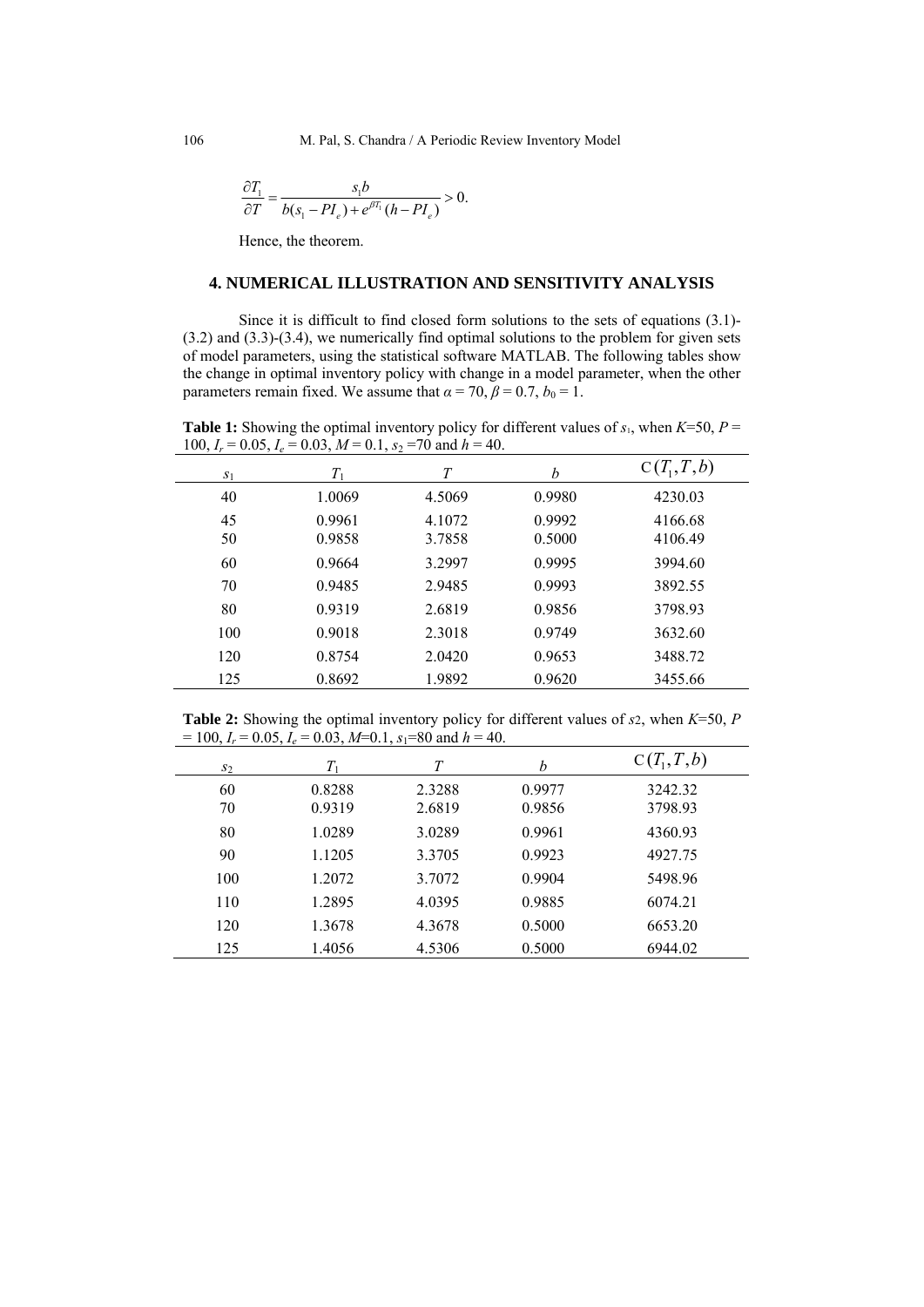| 100, 1r<br>0.02, 1 <sub>e</sub> | $0.02, 101, 0.1, 01, 00$ and $37$ | 70.              |                  |                    |
|---------------------------------|-----------------------------------|------------------|------------------|--------------------|
| h                               | $T_{1}$                           | T                | h                | $C(T_1,T,b)$       |
| 25                              | 1.2114                            | 2.9614           | 0.9995           | 3525.52            |
| 30<br>40                        | 1.0988<br>0.9319                  | 2.8488<br>2.6819 | 0.9995<br>0.9856 | 3632.45<br>3798.93 |
| 50                              | 0.8125                            | 2.5625           | 0.9995           | 3924.07            |
| 60                              | 0.7221                            | 2.4721           | 0.9985           | 4022.43            |
| 70                              | 0.6509                            | 2.4009           | 0.9985           | 4102.18            |
| 80                              | 0.5931                            | 2.3431           | 0.9984           | 4168.38            |
| 100                             | 0.5045                            | 2.2545           | 0.9982           | 4272.35            |

**Table 3:** Showing the optimal inventory policy for different values of *h*, when *K*=50, *P* = 100,  $I_r = 0.05$ ,  $I_e = 0.03$ ,  $M=0.1$ ,  $s_1 = 80$  and  $s_2 = 70$ .

**Table 4:** Showing the optimal inventory policy for different values of *M*, when *K*=50, *P*   $= 100$ ,  $I_r = 0.05$ ,  $I_e = 0.03$ ,  $h=40$ ,  $s_1 = 80$  and  $s_2 = 70$ .

| $\overline{\phantom{a}}$ |         |        |        |              |
|--------------------------|---------|--------|--------|--------------|
| М                        | $T_{1}$ | T      | b      | $C(T_1,T,b)$ |
| 0.01                     | 0.9240  | 2.6740 | 0.9980 | 3813.09      |
| 0.05                     | 0.9275  | 2.6775 | 0.9983 | 3806.57      |
| 0.1                      | 0.9319  | 2.6819 | 0.9856 | 3798.93      |
| 0.3                      | 0.9484  | 2.6984 | 0.5000 | 3773.65      |
| 0.5                      | 0.9638  | 2.7138 | 0.9982 | 3756.02      |
| 0.7                      | 0.9781  | 2.7281 | 0.9983 | 3745.08      |
| 1                        | 0.9977  | 2.7477 | 0.8556 | 3739.42      |
| 1.5                      | 0.9745  | 2.7245 | 1.0000 | 3729.29      |
| 2                        | 0.9466  | 2.6966 | 1.0000 | 3698.71      |
| 2.5                      | 0.9137  | 2.6637 | 1.0000 | 3647.00      |
|                          |         |        |        |              |

**Table 5:** Showing the optimal inventory policy for different values of  $I_e$ , when  $K=50$ ,  $P=$ 100,  $I_r = 0.05$ ,  $h=40$ ,  $s_1=80$  and  $s_2 = 70$ .

| $I_{\ell}$ | Т.     | T      | h      | $C(T_1,T,b)$ |
|------------|--------|--------|--------|--------------|
| 0.010      | 0.9050 | 2.6550 | 0.9994 | 3826.67      |
| 0.015      | 0.9115 | 2.6615 | 0.9818 | 3819.88      |
| 0.020      | 0.9182 | 2.6682 | 0.9827 | 3812.99      |
| 0.025      | 0.9250 | 2.6750 | 0.9852 | 3806.01      |
| 0.030      | 0.9319 | 2.6819 | 0.9856 | 3798.93      |
| 0.035      | 0.9389 | 2.6889 | 0.9994 | 3791.75      |
| 0.040      | 0.9460 | 2.6960 | 0.9989 | 3784.47      |
| 0.045      | 0.9532 | 2.7032 | 0.9988 | 3777.08      |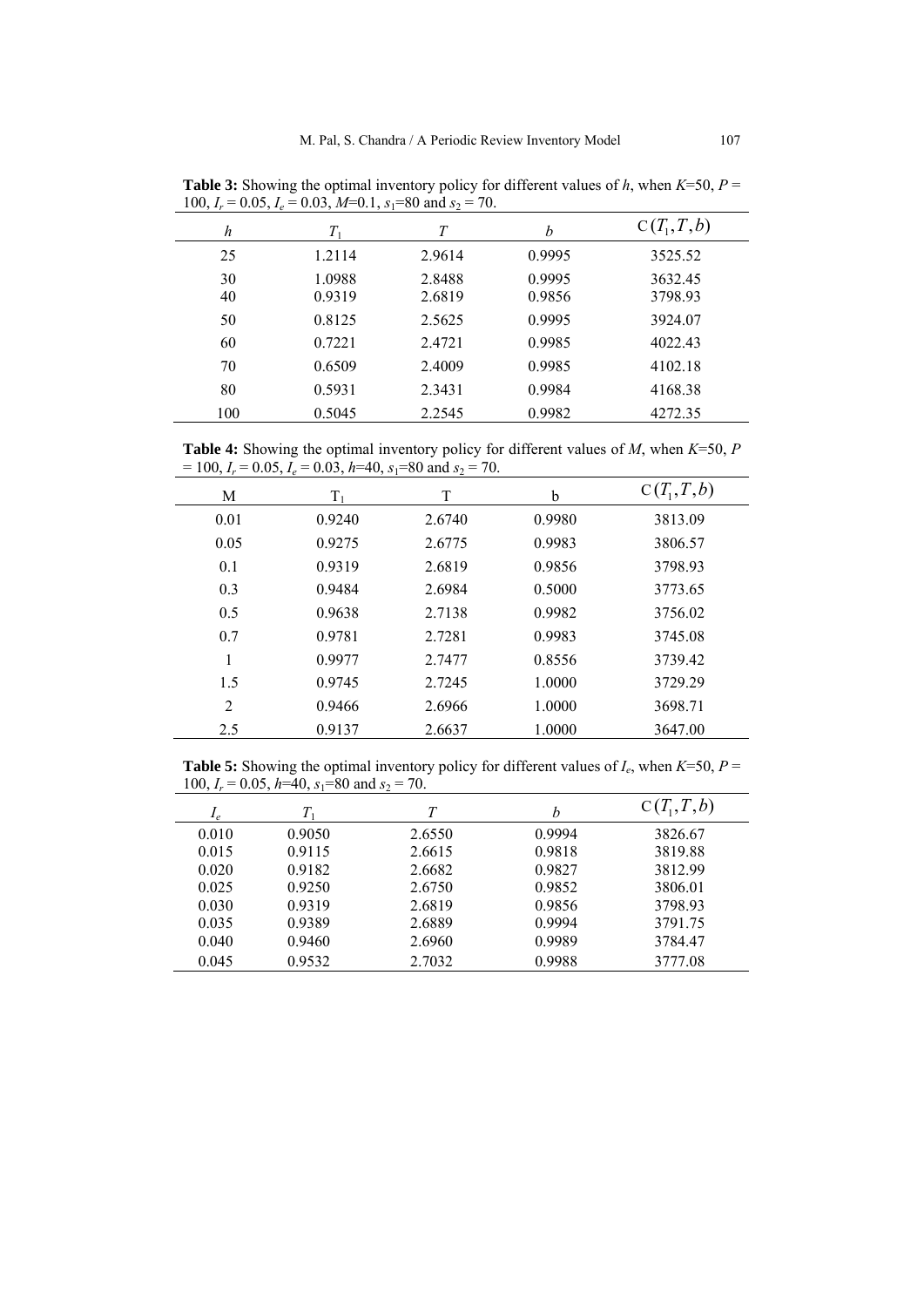| $\sim$ |         |        |        |              |
|--------|---------|--------|--------|--------------|
| $I_r$  | $T_{1}$ | T      | h      | $C(T_1,T,b)$ |
| 0.05   | 0.9319  | 2.6819 | 0.9856 | 3798.93      |
| 0.06   | 0.9199  | 2.6699 | 0.9828 | 3809.85      |
| 0.07   | 0.9083  | 2.6583 | 0.9992 | 3820.48      |
| 0.08   | 0.8971  | 2.6471 | 0.9993 | 3830.82      |
| 0.10   | 0.8756  | 2.6256 | 0.5000 | 3850.72      |
| 0.15   | 0.8270  | 2.5770 | 0.5000 | 3896.27      |
| 0.20   | 0.7845  | 2.5345 | 0.9990 | 3936.72      |
| 0.25   | 0.7469  | 2.4969 | 0.9986 | 3972.92      |

**Table 6:** Showing the optimal inventory policy for different values of  $I_r$ , when  $K=50$ ,  $P=$ 100,  $I_e = 0.03$ ,  $h=40$ ,  $s_1=80$  and  $s_2 = 70$ .

The above tables show that, for other parameters remaining constant,

(a) both  $T_1$  and  $T$  are decreasing in  $s_1$ ,  $h$  and  $I_r$ , but increase as  $s_2$  and  $I_e$  increase;

(b) *b*, and hence  $\pi$ , decreases with increase in  $s_1$ ,  $s_2$  and *h*, but increases with *M*;

(c) the minimum cost per unit length of a reorder interval increases as  $h$ ,  $s_2$  and  $I_r$ 

increase, but decreases with increase in  $M$ ,  $s_1$  and  $I_e$ .

The above observations indicate that, with the aim to minimizing total cost, the policy should be to maintain high inventory level for low backorder and holding costs but high lost sales cost and interest earned. Also, higher the backorder cost, lower should be the price discount offered on a backorder.

## **5. CONCLUSIONS**

The paper studies a periodic review inventory model with stock dependent demand, allowing shortages. When there is a stock out, the inventory manager offers a discount to each customer who is ready to wait till fulfillment of his demand. On the other hand, the replenishment source allows the inventory manager a certain fixed period of time to settle his accounts. No interest is charged during this period but beyond it, the manager has to pay an interest. The optimum ordering policy and the optimum discount offered for each backorder are determined by minimizing the total cost in a replenishment interval. Through numerical study, it is observed that for low backorder cost, it is beneficial to the inventory manager to offer the customers high discount on backorders.

#### **ACKNOWLEDGEMENT**

The authors thank the anonymous referee for the fruitful suggestions, which helped to improve the presentation of the paper.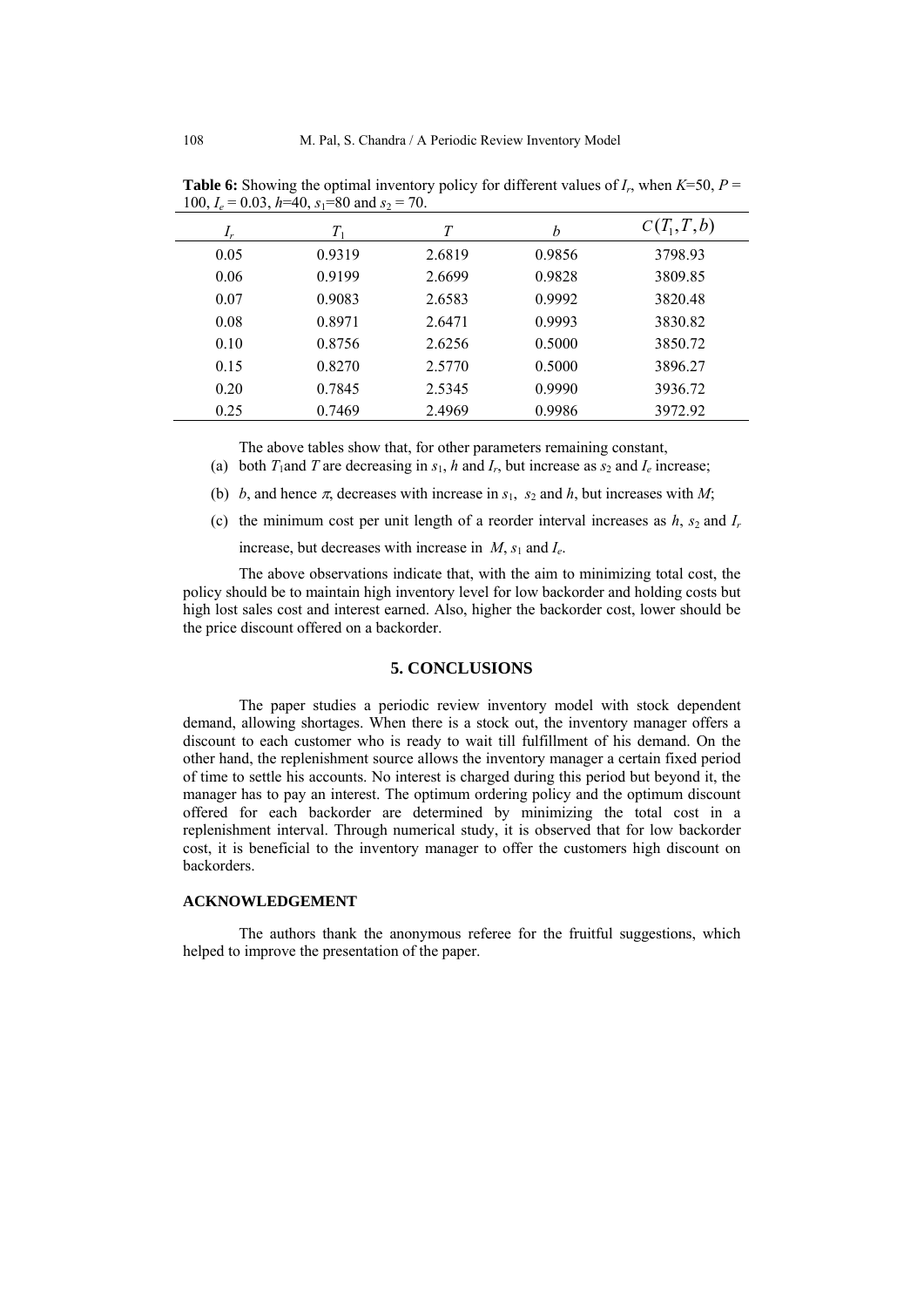#### **REFERENCES**

- [1] Aggarwal, S.P., Jaggi, C.K., "Ordering policies of deteriorating items under conditions of permissible delay in payments", *Journal of Operational Research Society*, 46 (1995) 658-662.
- [2] Baker, R.C., Urban, T.L., "A deterministic inventory system with an inventory-level dependent demand rate", *Journal of Operational Research Society*, 39 (1988) 823–825.
- [3] Chang, C.-T., "Inventory model with stock-dependent demand and nonlinear holding costs for deteriorating items", *Asia-Pacific Journal of Operational Research*, 21 (2004) 435-446.
- [4] Chang, H.J., Dye, C.Y., "An inventory model for deteriorating items with partial back logging and permissible delay in payments", *International Journal of System Sciences*, 32 (2001) 345-352.
- [5] Chang, H.J., and Feng Lin, W., "A partial backlogging inventory model for non-instantaneous deteriorating items with stock-dependent consumption rate under inflation", *Yugoslav Journal of Operations Research*, 20(1) (2010) 35-54.
- [6] Chand, S., Ward, J., "A note on economic order quantity under condition of permissible delay in payments", *Journal of Operational Research Society*, 38 (1987) 83-84.
- [7] Chuang, B.R., Ouyang, L.Y., Chuang, K.W., "A note on periodic review inventory model with controllable setup cost and lead time", *Computers and Operations Research*, 31(4) (2004) 549–561.
- [8] Chung, K.J., Huang, C.K., "Economic manufacturing quantity model involving lead time and setup cost reduction investment as decision variables", *International Journal of Operations & Quantitative Management*, 4 (1998) 209–216.
- [9] Das, D., Roy, A., Kar, S., "Optimum payment time for retailer under permitted delay of payment by the wholesaler with dynamic demand and hybrid number cost parameters", *Opsearch*, 48(3) (2011) 171-196.
- [10] Datta, T.K., and Pal, A.K., "A note on an inventory model with inventory level dependent demand rate", *Journal of Operational Research Society*, 41 (1990) 971-975.
- [11] Datta, T.K., and Paul, K., "An inventory system with stock-dependent, price-sensitive demand rate", *Production Planning and Control*, 12 (2001) 13-20.
- [12] Ghosh, S.K., "A probabilistic inventory model for deteriorating items under condition of permissible delay in payment", *IAPQR Transactions*, 32(2) (2007) 103 – 115.
- [13] Giri, B.C., and Chaudhuri, K.S., "Deterministic models of perishable inventory with stock dependent demand rate and nonlinear holding cost", *European Journal of Operational Research Society*, 105 (1998) 467-474.
- [14] Gerchak, Y. and Wang, Y., "Periodic-review inventory models with inventory-level dependent demand", *Naval Research Logistics*, 41 (1994) 99-116.
- [15] Goyal, S.K., "Economic Order Quantity under conditions of permissible delay in payments", *Journal of Operational Research Society*, 36 (1985) 335-338.
- [16] Hwang, H., and Hahn, K. H., "An optimal procurement policy for items with an inventory leveldependent demand rate and fixed lifetime", *European Journal of Operational Research Society*, 127 (2000) 537-545.
- [17] Hwang, H., Shinn, S.W., "Retailer's pricing and lot sizing policy for exponentially deteriorating product under condition of permissible delay in payments", *Computers and Operations Research*, 24 (1997) 539-547.
- [18] Jamal, A.M., Sarker, B.R., Wang, S., "An ordering policy for deteriorating items with allowable shortage and permissible delay in payment", *Journal of Operational Research Society*, 48 (1997) 826-833.
- [19] Kar, S., Bhunia, A.K., and Maiti, M., "Inventory of multi-deteriorating items sold from two shops under single management with constraints on space and investment", *Computers and Operations Research*, 28 (2001) 1203-1221.
- [20] Kim, K.L., Hayya, J.C. and Hong, J.D., "Setup cost reduction in economic production quantity model", *Decision Sciences*, 23 (1992) 500-508
- [21] Lee, W.C., Wu, J.W., Lei, C.L., "Optimal inventory policy involving back-order discounts and variable lead time demand", *International Journal of Advanced Manufacturing Technology*, 34(9- 10) (2007) 958–967.